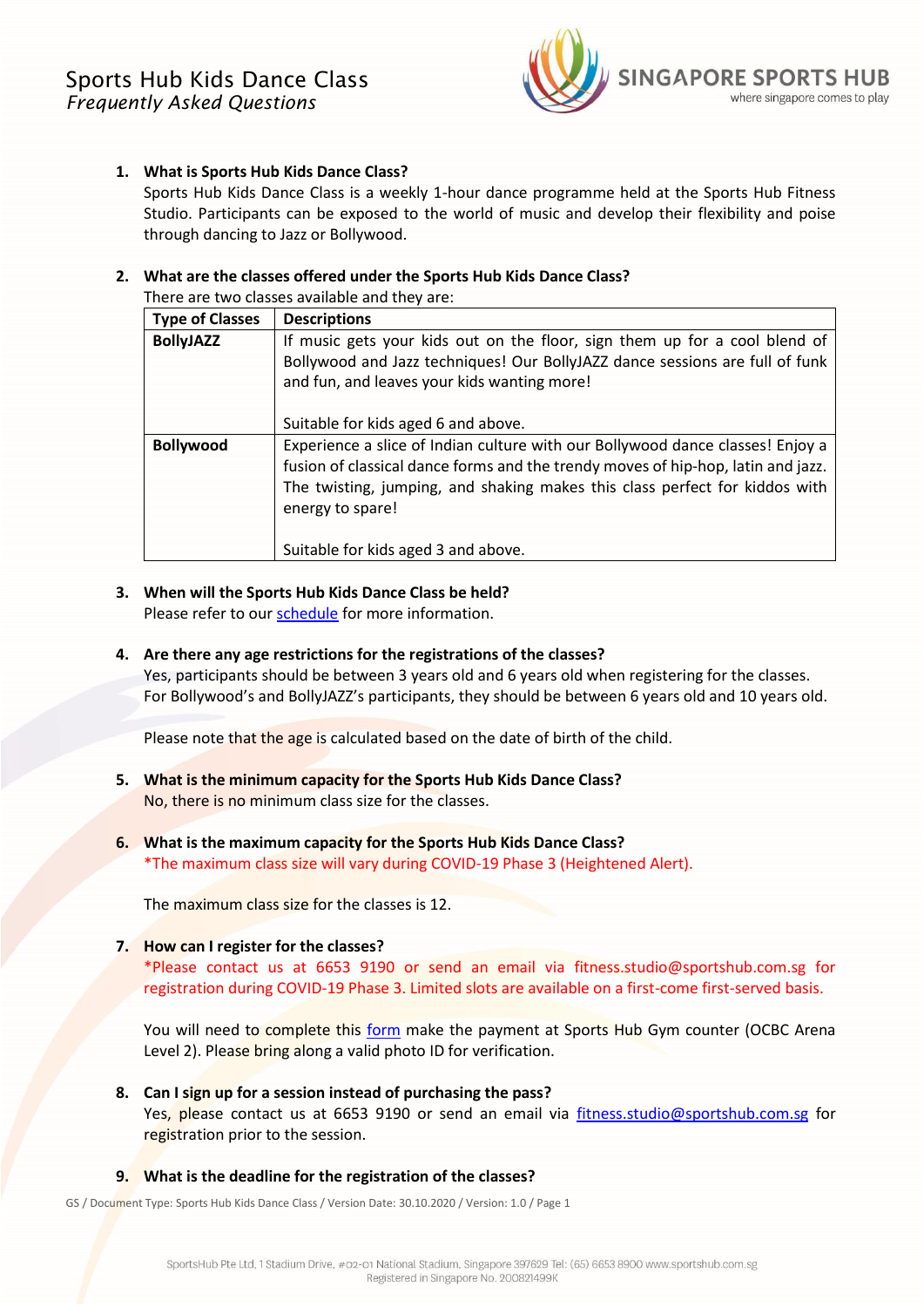

There is no deadline for the registration of the classes. Please note that you will need to complete this [form](https://mediabank.sportshub.com.sg/documents/July+2018+Gym+Membership++Fitness+Classes+Form+(for+SportsHub+Gym+and+Dance+Studio).pdf) and make the payment at the Sports Hub Gym counter (OCBC Arena Level 2) before the class.

## **10. What are the payment modes available?**

We accept cash, NETS and credit card (VISA and MasterCard) payments.

## **11. I have misplaced the card. What should I do?**

You may contact us at 6653 9190 or send an email via [fitness.studio@sportshub.com.sg](mailto:fitness.studio@sportshub.com.sg) to request for a replacement.

**12. If I am unable to attend the class, will I be entitled to any make-up sessions or refunds?**  You are entitled to 2 make-up sessions and there will be no refunds for any missed sessions.

# **13. Will I be notified if there are any changes to the class schedule?**

Yes, you will be notified by the gym staff or instructor prior to the changes of the schedule.

## **14. How can I prepare for my visit?**

Please ensure that you bring along a valid photo ID for verification and you are encouraged to read through our **Conditions of Entry** prior to your visit.

## **15. Does my child have to be in appropriate attire?**

Yes, your child must be in appropriate attire that include lightweight t-shirts, comfortable shorts and covered shoes.

## **16. Can I accompany my child to the classes?**

\*Please ensure that you remain within the demarcated areas when waiting for your child at the designated waiting area at Level 2.

Both Bollywood and BollyJAZZ are drop-off classes. Parents may wait outside the studio.

## **17. Where do I drop-off my child?**

Please proceed to the Sports Hub Gym (OCBC Arena Level 2) and entry to the Fitness Studio is accessible via the side door.

#### **18. What are the opening hours of the Sports Hub Gym?**

The Sports Hub Gym is open daily from 7:00AM to 10:00PM unless otherwise stated. As the venue may not be available for public usage on event days, we encourage you to check ou[r Sports Hub Gym](https://www.sportshub.com.sg/gym) page before your visit.

#### **19. Are there lockers available?**

\*Shower facilities, changing rooms and lockers are unavailable for class participants during COVID-19 Phase 3 as access is restricted to amenities located at Level 2.

Yes, lockers are available at no additional charges and they are located beside the changing rooms. Please note that all lockers have to be cleared by the end of the day.

#### **20. Are water coolers or dispensers available within the premises?**

GS / Document Type: Sports Hub Kids Dance Class / Version Date: 30.10.2020 / Version: 1.0 / Page 2